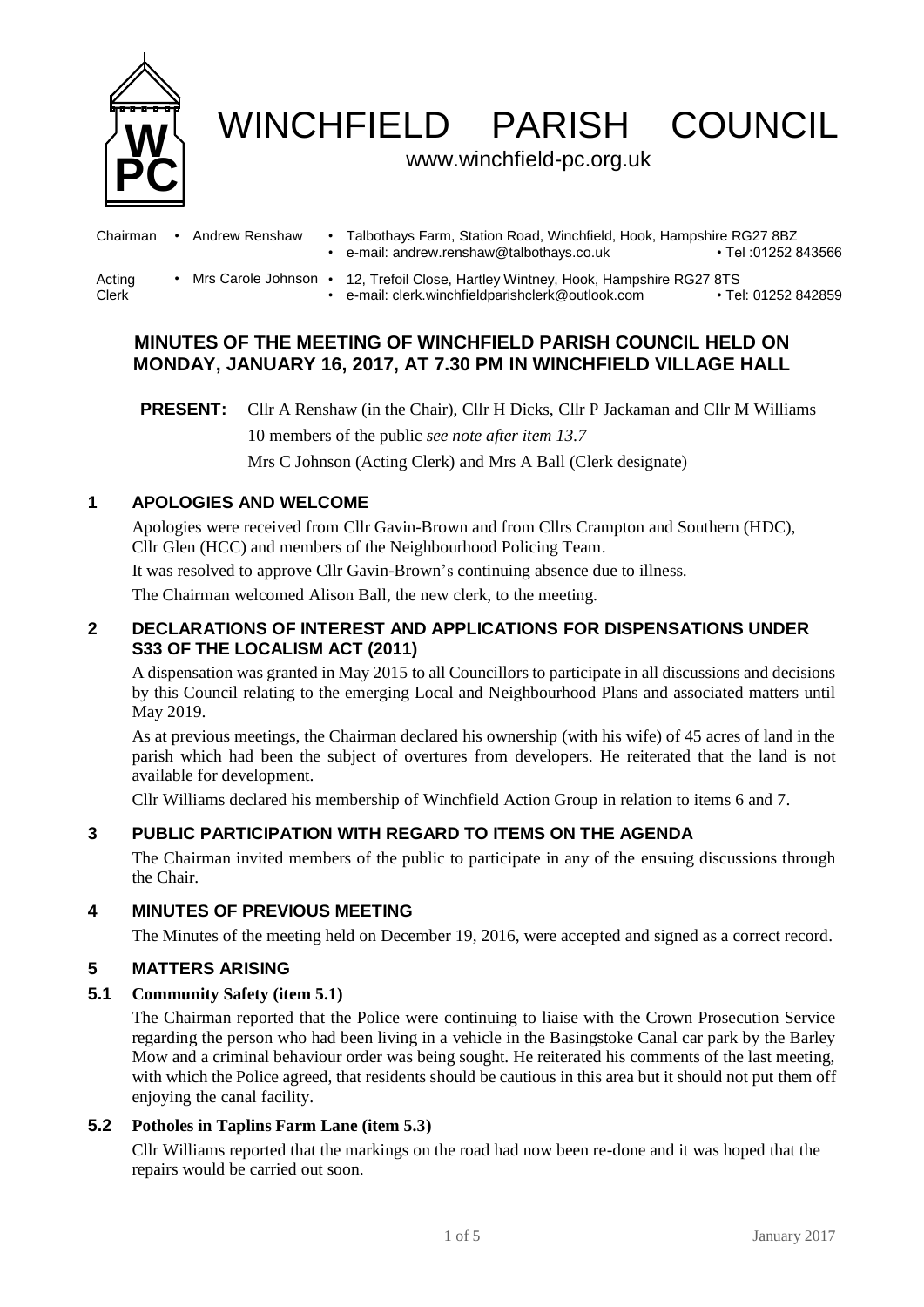## **5.3 Parish Lengthsman Arrangements (item 10)**

Cllr Williams reported that the clearance of the vegetation and the refresh of the bus shelter at The Hurst had been completed.

## **6 HART LOCAL PLAN**

The Chairman reminded those present that at the last meeting of the Parish Council it had been advised that the publication of the draft Local Plan spatial strategy had been delayed again due to an unexpected requirement to increase the affordable homes provision. There had not been much progress since that was reported in December but another meeting of the District Council's Local Plan Steering Group (LPSG) was due to take place on January 24.

At the meeting of the LPSG on December 13 planners had recommended a spatial strategy that excluded development at Pale Lane and Winchfield, but during the discussion it was suggested that a new settlement at Winchfield should be included for testing alongside the other options.

Cllr Williams suggested that the Parish Council instruct JB Planning Associates Ltd to undertake a piece of work to understand and enable the Parish Council to challenge the current approach taken by the District Council with regard to affordable housing based on experiences at Eastleigh Borough Council and St Albans City and District Council. A quote had been received for this and it was recommended, and agreed unanimously, that up to £1,500 plus disbursements be allocated.

The Parish Council re-affirmed its approval for expenditure of up to £2,000 for Alan Wenban-Smith to look at the overall housing numbers in the updated SHMA.

The Chairman would keep people updated on any progress at the District Council.

## **7 WINCHFIELD NEIGHBOURHOOD DEVELOPMENT PLAN**

The referendum was to be held on February 2 and the Chairman thanked Malcolm Billyard for producing the flyers and all those who delivered them.

Approval was given for the payment of £223.80 including VAT to Oak Design for the NP Flyers.

The Chairman advised that due to confusion a further flyer had been produced and delivered during the afternoon prior to the meeting. He asked those present to keep talking to neighbours and friends in the village to get the correct message across. Anyone who needed a lift to the polling station on the day should contact the Chairman.

## **8 SOLAR FARMS COMMUNITY BENEFIT PAYMENTS**

The Chairman reported that he had signed a number of versions of the agreement but the Community Benefit Payment lump sum for Hungerford Farm had still not been received from Anesco.

The second annual payment of approximately £3,200 had been received for Oakfield Solar Farm.

All residents were encouraged to submit ideas for how this money could be best spent.

## **9 PARISH LENGTHSMAN ARRANGEMENTS**

The Acting Clerk reported that two thirds of the Lengthsman money had been spent on the bus shelter work at The Hurst and guidance was sought on the priorities for the remaining funds. She confirmed that it would not be possible to get speed indicator devices through the Lengthsman Scheme.

The list of tasks that could be carried out included cleaning of signs, checking salt bins and cutting back vegetation. The checking of salt bins would likely be an expensive task and the Chairman asked residents to report any that they thought were running low.

It was approved that the remaining funds be used to clean signs and cut back vegetation obscuring signs and to cut back vegetation on the verges particularly at The Hurst crossroads outside Trimmers Cottage.

In response to a question by a member of the public it was advised that the protruding kerb stones on the link road from The Hurst to Pale Lane adjacent to the SE Water pumping station had already been reported to Hampshire Highways.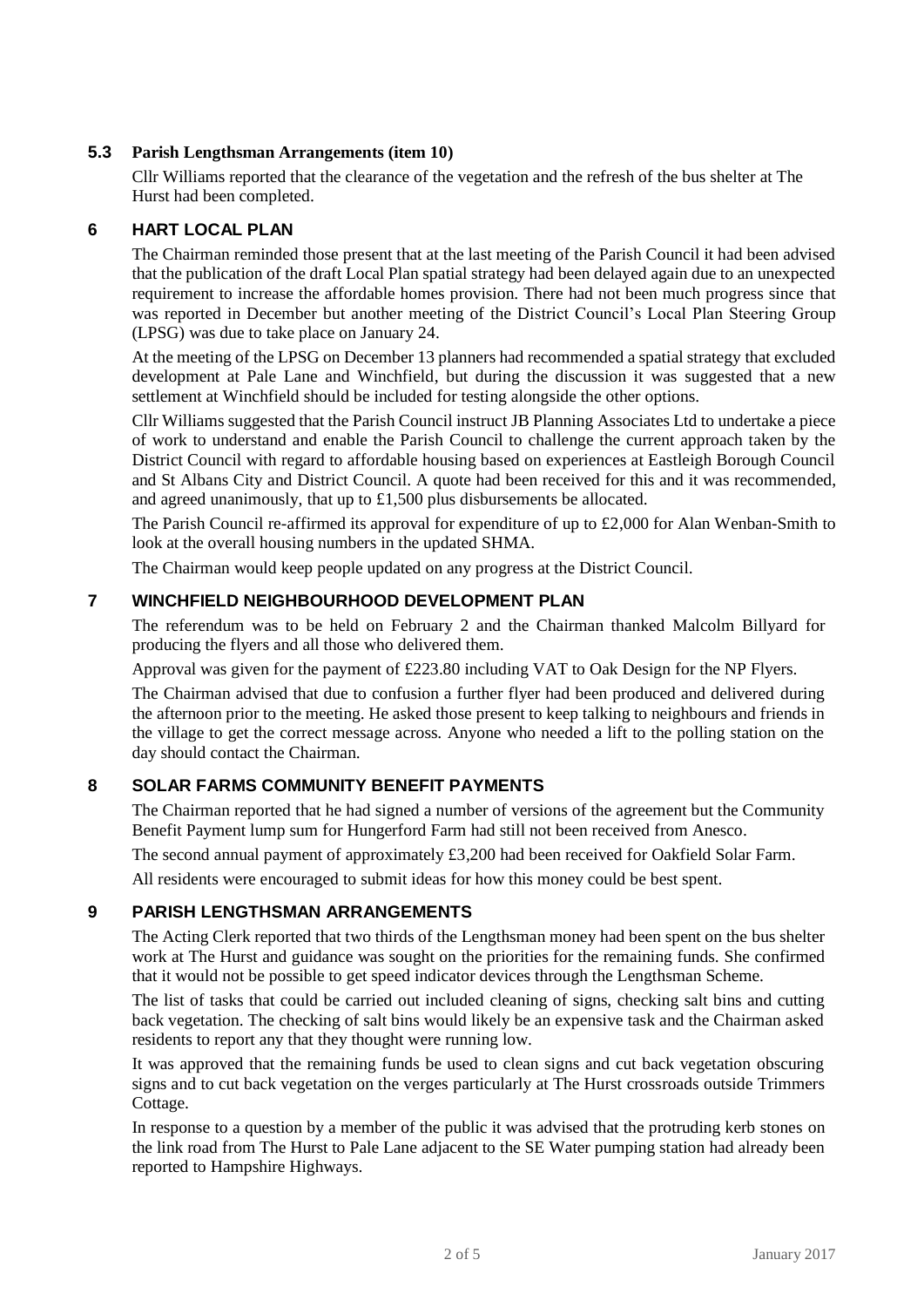## **10 HCC FOOTPATH VEGETATION CUTTING PROGRAMME 2017**

Hampshire County Council had requested that five paths be identified for inclusion in the annual vegetation cutting programme. This was a reduction of one path in comparison to the previous year. Approval was given to removing footpath 12 from the list as most of this path was in another parish and was therefore likely to have least impact.

## **11 SPRING LITTER PICK**

Kerry Wedlock confirmed that the next litter pick would take place on Sunday, April 2. Keep Britain Tidy would be doing a national litter pick on the weekend of March 3–5 but for various reasons the local litter pick could not tie in with this.

A budget request had been submitted and included for 2017/18.

Kerry thanked everyone for their support.

#### **12 PLANNING APPLICATIONS**

**12.1 Pale Lane Farm: application for development of up to 700 dwellings and associated works (16/03129/OUT)**

The Chairman reported that Cllr Jackaman had done extensive research into this application and had drafted a detailed response which had been circulated prior to the meeting. Cllr Jackaman recommended that the Parish Council object to the application for the reasons set out in his report. The Parish Council agreed that the response he had drafted be submitted to Hart.

**12.2 Plane Tree Barn: application to thermally upgrade the dwelling throughout whilst also amending the internal layout, ratifying the window treatments, and opening up the rear of the building to the garden with large sliding doors (16/03396/HOU & 16/03397/LBC)**

No objections were raised to this application.

## **13 FINANCE**

#### **13.1 Statement for the period 24.10.16 to 11.1.17**

#### **Deposit Account (Lloyds**) **Deposit Account (Lloyds**)

| Oct 24                                    | <b>Balance</b>                                |              |         | £46,037.90 |
|-------------------------------------------|-----------------------------------------------|--------------|---------|------------|
|                                           | Interest: Nov/Dec/Jan                         |              |         | £5.74      |
| Jan 11                                    | <b>Balance</b>                                |              |         | £46,043.64 |
|                                           | <b>Current Account (Lloyds)</b>               |              |         |            |
| Oct 24                                    | Balance                                       |              |         | £2,087.60  |
|                                           | U Tilt: Salary                                | Exp $16/22$  | £200.00 |            |
|                                           | C Strudwick: reimbursement land registry fees | Exp 16/23    | £21.00  |            |
|                                           | CPRE Hampshire: grant (S137)                  | Exp 16/24    | £200.00 |            |
|                                           | HMRC: PAYE (Tilt)                             | Exp 16/25    | £50.00  |            |
|                                           | K Wedlock: Litter Pick refreshments (S137)    | Exp 16/26    | £45.31  |            |
| Nov $30$                                  | C Johnson: Salary                             | Exp 16/27    | £300.00 |            |
|                                           | HMRC: PAYE (Johnson)                          | Exp 16/28    | £69.60  |            |
| Dec 19                                    | CPRE: Subscription (S137)                     | Exp 16/29    | £36.00  |            |
|                                           | <b>Information Commissioner: Fee</b>          | Exp 16/30    | £35.00  |            |
|                                           | C Johnson: Salary                             | Exp 16/31    | £200.00 |            |
|                                           | HMRC: PAYE (Johnson)                          | Exp 16/32    | £50.00  |            |
|                                           | Oak Design: NP Referendum Version printing    | Exp 16/33    | £136.26 |            |
| Dec 29                                    | Oakfield Solar Farm CB payment                | Inc $516/04$ |         | £3,233.06  |
| Jan 11                                    | <b>Balance</b>                                |              |         | £3,977.49  |
| <b>TOTAL</b> deposit and current accounts |                                               |              |         | £50,021.13 |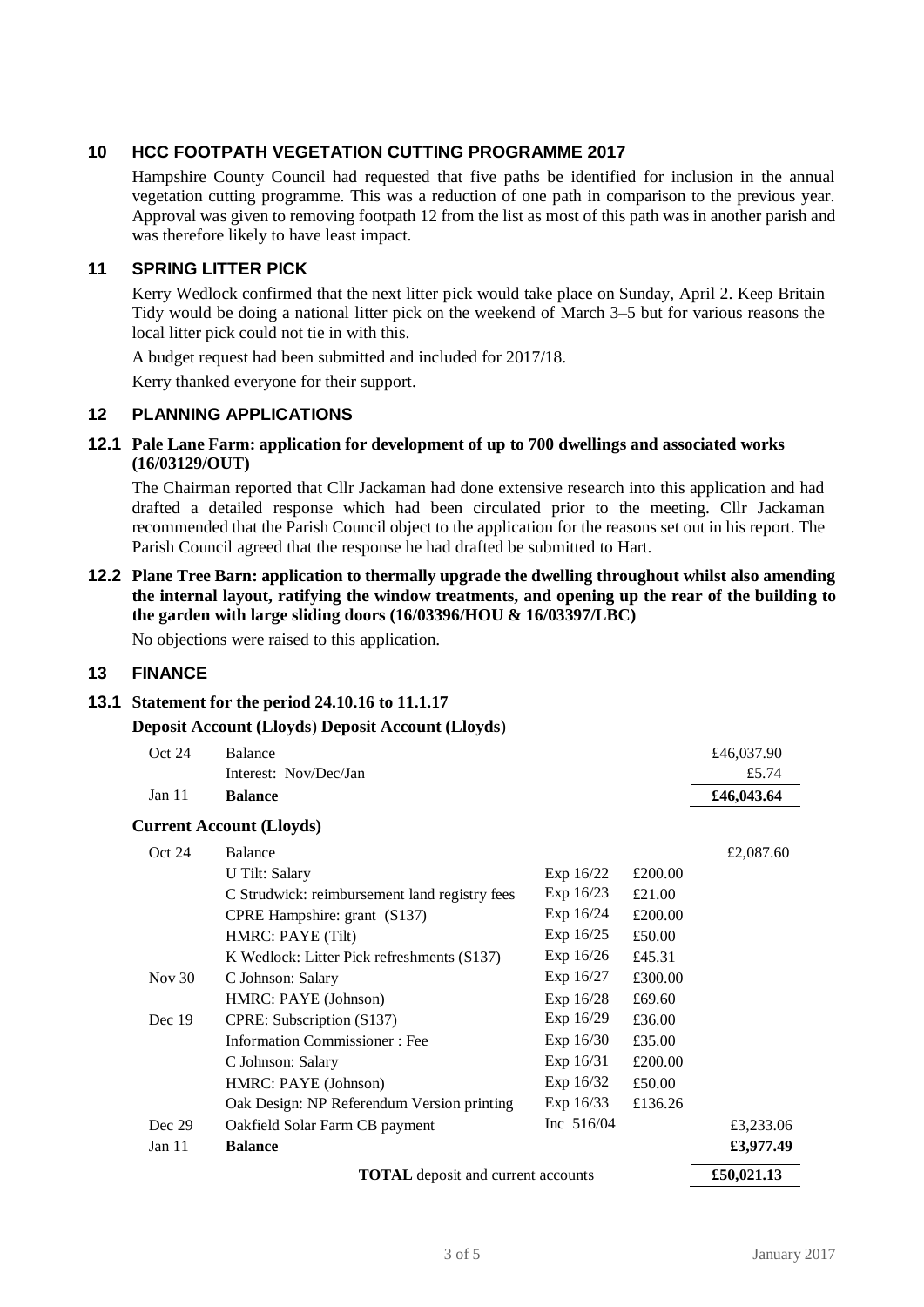#### **Comparison with 2016/17 Budget**

| <b>Budget heading</b>                | <b>Allocation</b> | <b>Allocation</b> | Spend to         | <b>Available</b> |
|--------------------------------------|-------------------|-------------------|------------------|------------------|
|                                      |                   | revised           | date             |                  |
|                                      |                   | Jan 17            | (ex <b>VAT</b> ) |                  |
| Clerk's Salary                       | £3,000.00         | £4,000.00         | £2,325.00        | £1,675.00        |
| Training                             | £200.00           | £225.00           | £105.00          | £120.00          |
| Subscription to SLCC                 | £80.00            | £80.00            | £0.00            | £80.00           |
| Hire of Village Hall for meetings    | £80.00            | £80.00            | £0.00            | £80.00           |
| Admin costs                          | £200.00           | £200.00           | £84.35           | £115.65          |
| Insurance                            | £280.00           | £280.00           | £273.75          | £6.25            |
| <b>HALC/NALC Subscriptions</b>       | £401.00           | £401.00           | £401.00          | £0.00            |
| Audit & Information Commission fees  | £410.00           | £410.00           | £410.00          | £0.00            |
| Section 137 payments                 | 600.00            | 600.00            | £436.00          | £164.00          |
| Grants (Churchyard maintenance)      | 600.00            | 600.00            | £600.00          | £0.00            |
| Contingencies                        | 204.00            | £206.00           | £0.00            | £206.00          |
| <b>Total A</b>                       | £6,055.00         | £7,082.00         | £4,635.10        | £2,446.90        |
| <b>Reserves</b>                      | <b>Balance</b>    | <b>Balance</b>    | Spend to         | <b>Available</b> |
| <b>Earmarked funds</b>               | 22.08.16          | 16.01.17          | date<br>(ex VAT) |                  |
| <b>Basingstoke Canal</b>             | £250.00           | £250.00           | £250.00          | £0.00            |
| Community Benefit Fund               | £3,233.06         | £6,466.12         | £0.00            | £6,466.12        |
| <b>Election Expenses Contingency</b> | 953.45            | £953.45           | £0.00            | £953.45          |
| Events (Litter Pick)                 | £159.24           | £159.24           | £89.86           | £69.38           |
| Maintenance                          | £200.00           | £200.00           | £28.71           | £171.29          |
| Neighbourhood Plan                   | £1,773.10         | £1,773.10         | £455.55          | £1,317.55        |
| Parish Lengthsman                    | £1,731.80         | £731.80           | £0.00            | £731.80          |
| <b>Planning Counsel</b>              | £34,990.25        | £34,990.25        | £0.00            | £34,990.25       |
| Pension (new Clerk) new              | £150.00           | £150.00           | £0.00            | £150.00          |
| Retirement Gratuity A                | £1,245.97         | £1,245.97         | £1,245.97        | 0.00             |
| <b>Retirement Gratuity B</b>         | £941.03           | £914.03           | £914.03          | £0.00            |
| <b>Street Lighting</b>               | £2,250.00         | £2,250.00         | £0.00            | £2,250.00        |
| <b>Website Development</b>           | £443.02           | £443.02           | £0.00            | £443.02          |
| Winchfield Festival 2016             | £600.00           | £600.00           | £600.00          | £0.00            |
| <b>Total B</b>                       | £48,920.92        | £51,126.98        | £3,584.12        | £47,542.86       |
|                                      |                   | Total $A + B$     |                  | £49,989.76       |

NB:

Retirement Gratuity Funds A & B closed and balance of £27 transferred to Contingencies (cf Minutes October 2016: Item 17.1) £1,000 vired to Salary budget from Parish Lengthsman Fund (cf Minutes December 2016: Item 6)

£25 vired from Contingencies to Training budget (cf Minutes December 2016: Item 14.1)

£3,233.06 Community Benefit Payment (second of ten annual payments) received end December 2016

| <b>Current surplus/working balance</b> |                                    | £227.31      |
|----------------------------------------|------------------------------------|--------------|
|                                        | <b>Less Total <math>A+B</math></b> | (E49,989.76) |
|                                        | <b>Total</b>                       | £50,217.07   |
| VAT to date to be reclaimed            |                                    | £195.94      |
| Money at bank                          |                                    | £50,021.13   |
|                                        |                                    |              |

#### **13.2 Requests for Grants and Donations**

The request from Dogmersfield, Winchfield and Crookham Village Horticultural Society for a grant to help towards the costs of staging the Annual Show in July 2017 was considered and it was agreed to